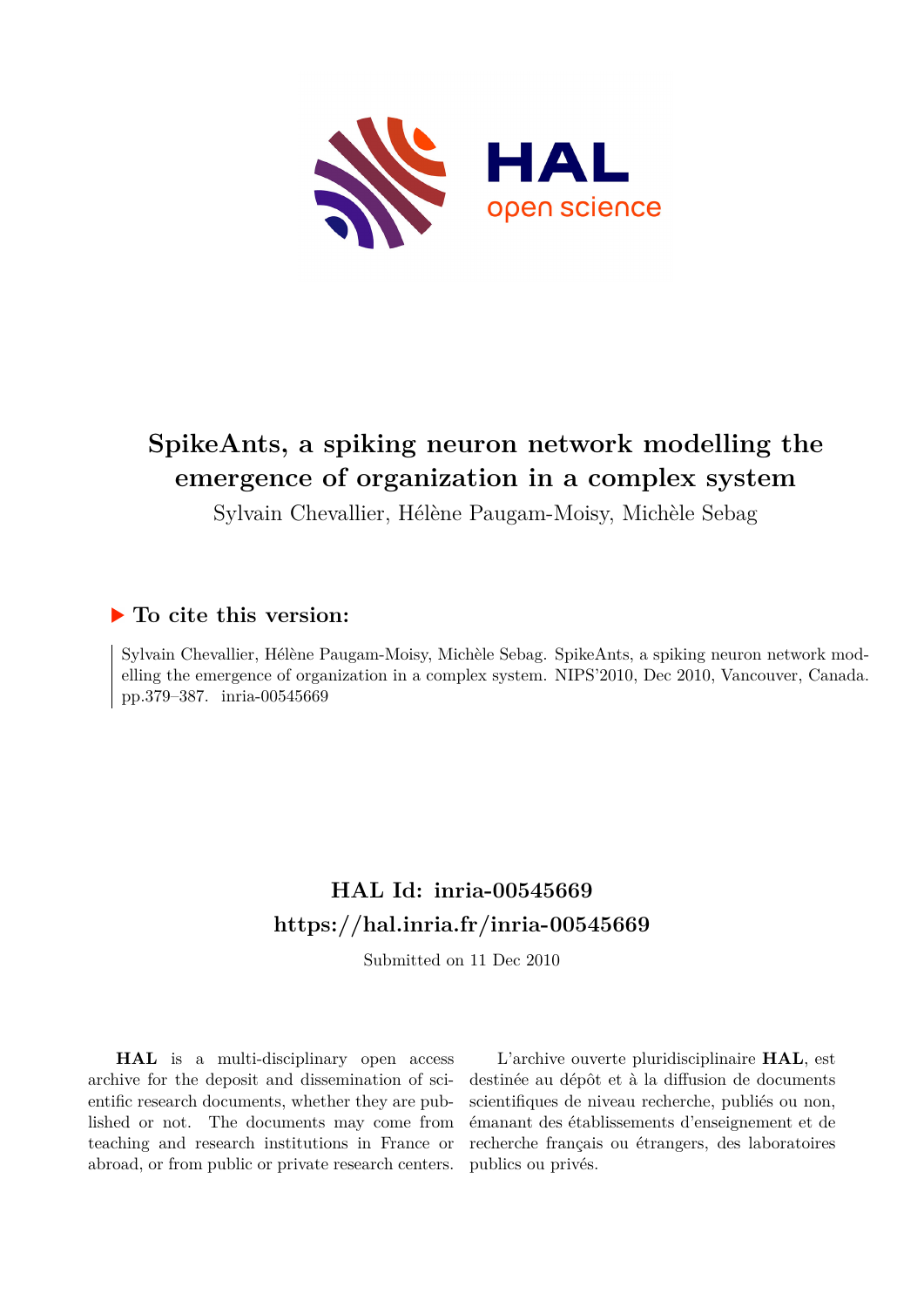## SpikeAnts, a spiking neuron network modelling the emergence of organization in a complex system

Sylvain Chevallier TAO, INRIA-Saclay Univ. Paris-Sud F-91405 Orsay, France sylchev@lri.fr

Hélène Paugam-Moisy LIRIS, CNRS Univ. Lyon 2 F-69676 Bron, France hpaugam@liris.cnrs.fr

Michèle Sebag TAO, LRI – CNRS Univ. Paris-Sud F-91405 Orsay, France sebag@lri.fr

## Abstract

Many complex systems, ranging from neural cell assemblies to insect societies, involve and rely on some division of labor. How to enforce such a division in a decentralized and distributed way, is tackled in this paper, using a spiking neuron network architecture. Specifically, a spatio-temporal model called SpikeAnts is shown to enforce the emergence of synchronized activities in an ant colony. Each ant is modelled from two spiking neurons; the ant colony is a sparsely connected spiking neuron network. Each ant makes its decision (among foraging, sleeping and self-grooming) from the competition between its two neurons, after the signals received from its neighbor ants. Interestingly, three types of temporal patterns emerge in the ant colony: asynchronous, synchronous, and synchronous periodic foraging activities − similar to the actual behavior of some living ant colonies. A phase diagram of the emergent activity patterns with respect to two control parameters, respectively accounting for ant sociability and receptivity, is presented and discussed.

## 1 Introduction

The emergence of organization is at the core of many complex systems, from neural cell assemblies to living insect societies. For instance, the emergence of synchronized rhythmical activity has been observed in many social insect colonies [2, 4, 5, 7], where synchronized patterns of activity may indeed contribute to the collective efficiency in various ways. But how do ants proceed to temporally synchronize their activity? As suggested by Cole [4], the synchronization of activity is a consequence of temporal coupling between individuals. It thus comes naturally to investigate how spiking neuron networks (SNNs), also based on temporal dynamics, enable to model the emergence of collective phenomena, specifically synchronized activities, in complex systems. The reader's familiarity with SNNs, inspired from the mechanisms of information processing in the brain, is assumed in the following, referring to [18] for a comprehensive presentation.

### 1.1 Related work

In computational neuroscience, SNNs are well known for generating a rich variety of dynamical patterns of activity, e.g. synchrony of cell assemblies [9], complete synchrony [17], transient synchrony [10], order-chaos phase transition [20] or polychronization [11]. For instance, a mesoscopic model [3] explains the emergence of a rhythmic oscillation at the network level, resulting from the competition of excitatory and inhibitory connections between neurons. In computer science, the field of reservoir computing (RC) [13] focuses on analyzing and exploiting the echos generated by external inputs in the dynamics of sparse random networks. The proposed SpikeAnts model features one distinctive characteristics compared to the state of the art in RC and SNNs: its only aim is to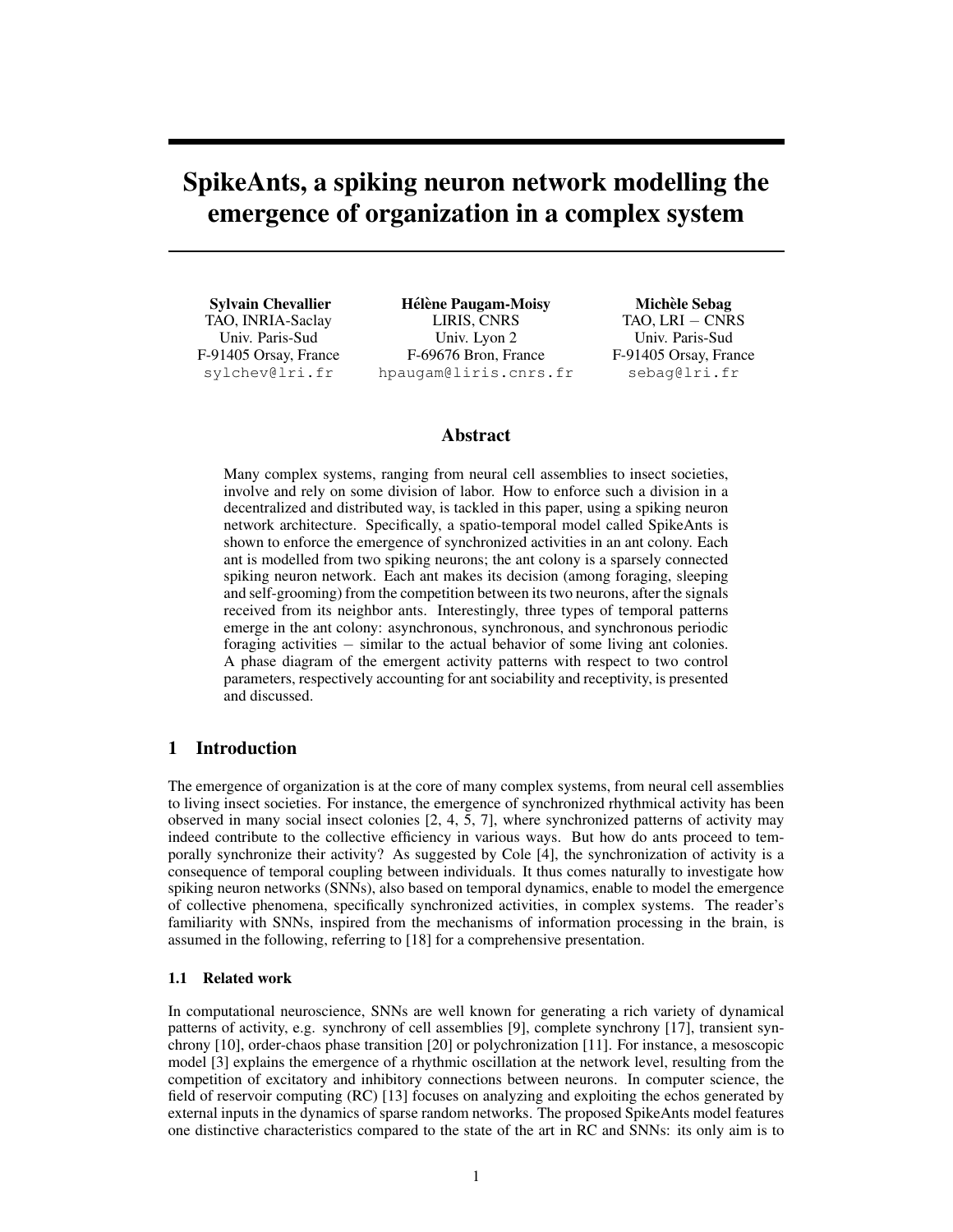model an emergent property in a complex closed system; it does neither receive any external inputs nor involve any learning rule. To our best knowledge, current models of emergence are mostly based on statistical physics, involving differential equations and mean field approaches [19], or mathematics and computer science, using random Markov fields, cellular automata or multi-agent systems.

#### 1.2 Target of the SpikeAnts model

The SpikeAnts model implements a distributed decision making process in a population of agents, say an ant colony. The phenomenon to analyze is the division of labor. The model relies on the spatio-temporal interactions of spiking neurons, where each ant agent is accounted for by two neurons.

A simplified scheme is proposed, inspired from [2] and [16]: Each agent may be in one out of four states, Observing, Foraging, Sleeping or self-Grooming (Fig. 1). The interactions take place during the observation round. Each agent  $a$  observes its environment and if it perceives none or too few working agents, a goes foraging for a given time and eventually goes to sleep. Otherwise, if a perceives "sufficiently many" agents engaged in foraging, it goes back to the nest for less vital tasks (the *grooming* state) before returning to observation after a while. Each state lasts for a fixed duration (resp.  $t_{\mathcal{O}}, t_{\mathcal{F}}, t_{\mathcal{S}}$  and  $t_{\mathcal{G}}$ ), with an exception for the observation state. The observation period is only subject to an upper bound  $t_{\mathcal{O}}$ . If the agent sees sufficiently many other foraging ants before the end of the observation period, it can switch at once to the self-grooming state.



Figure 1: (Left) Transitions between the four agent states: Grooming, Observing, Foraging and Sleeping states. Black arrows denote transitions and the dotted arrow indicates an inhibitory message. (Right) An example of agent schedule.

The agent decisions only depend on the information exchanged between them, through agent neurons sending spikes to (respectively, receiving spikes from) other agents in the population. It must be emphasized that the proposed decision process does not assume the agent ability to "count" (here the number of its foraging neighbors). In the meanwhile, this process is deterministic, contrasting with the threshold-based probabilistic models used in [1, 2, 7].

### 2 The SpikeAnts spiking neuron network

This section describes the structure of the SpikeAnts model. Each ant agent is modelled by two spiking neurons. Any two agents  $(i, j)$  are connected with an average density  $\rho$  ( $0 \le \rho \le 1$ ). The ant colony thus defines a sparsely connected network of spiking neurons, referred to as SNN.

#### 2.1 Spiking neuron models

An agent is modelled by two coupled spiking neurons, respectively a Leaky Integrate-and-Fire (LIF) neuron [6, 14] and a Quadratic Integrate-and-Fire (QIF) neuron [8, 15]. These models of neuron are biologically plausible and they have been thoroughly studied. We shall show that their coupling achieves a frugal control of the agent behavior.

A LIF neuron fires a spike if its potential  $V_p$  exceeds a threshold  $\vartheta$ . Upon firing a spike,  $V_p$  is reset to  $V_{\text{reset}}$ . Formally:

$$
\begin{cases} \frac{dV_p}{dt} = -\lambda (V_p(t) - V_{\text{rest}}) + I_{\text{exc}}(t), & \text{if } V_p < \vartheta \\ \text{else fires a spike and } V_p \text{ is set to } V_{\text{reset}}^p \end{cases},
$$
\n(1)

where  $\lambda$  is the relaxation constant.  $I_{\text{exc}}(t)$  models instantaneous synaptic interactions. Let **Pre** denote the set of presynaptic neurons (such that there exists an edge from every neuron in Pre and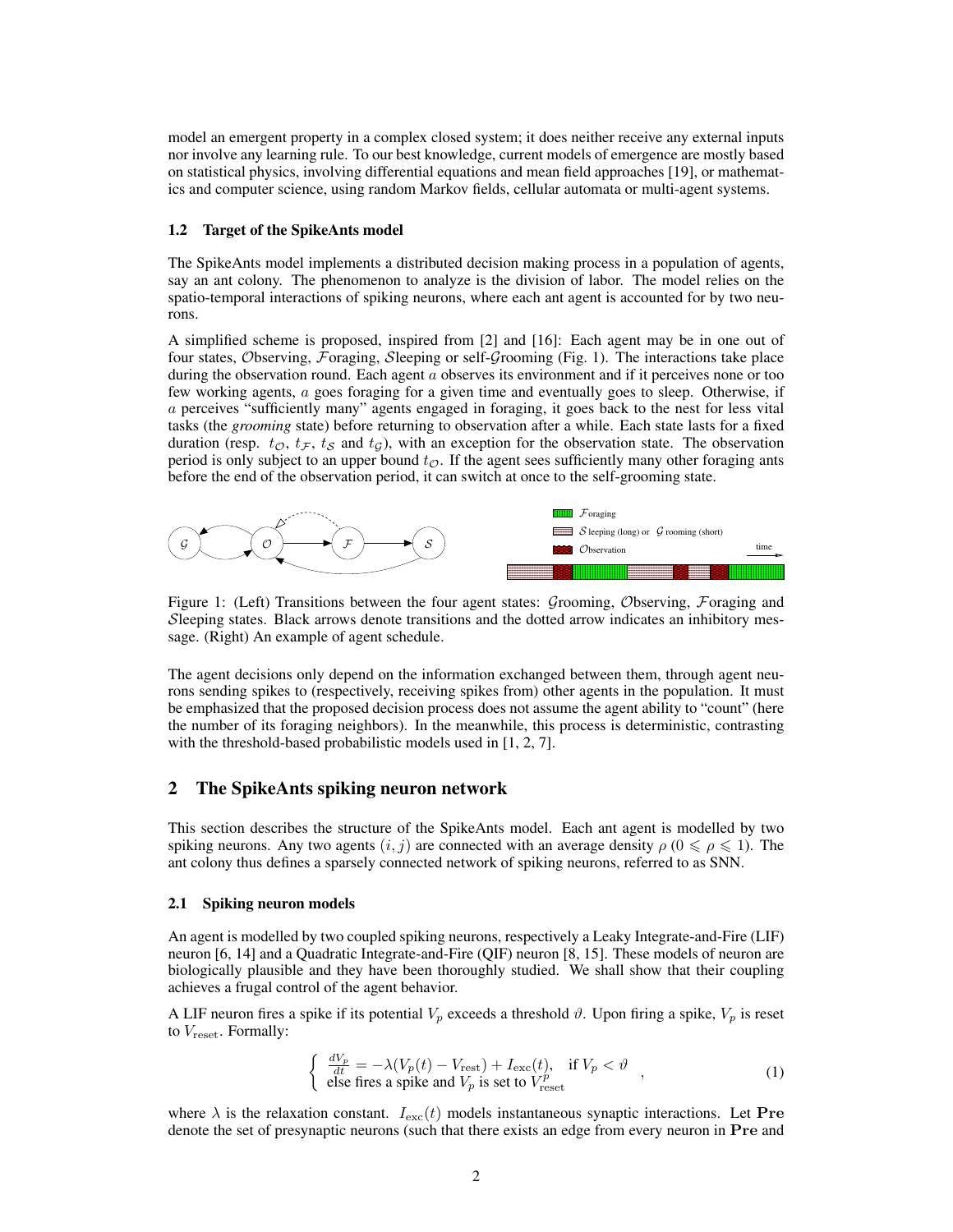the current neuron), and let  $\text{Train}_i$  denote the spike trains of the  $i^{\text{th}}$  neuron in Pre; then,

$$
I_{\text{exc}}(t) = w \sum_{i \in \text{Pre}} \sum_{j \in \text{Train}_i} \delta(t - t_j^i), \tag{2}
$$

where w is a synaptic weight controlling the dynamics of the SNN (more in section 3.1),  $\delta(.)$  is Dirac distribution and  $t_j^i$  is the firing time of the  $j^{\text{th}}$  spike from the  $i^{\text{th}}$  presynaptic neuron.

The QIF neuron is described by the evolution of the potential  $V_a$ , compared to the resting potential  $V_{\text{rest}}$  and an internal threshold  $V_{\text{thres}}$ . Additionally, it receives an internal signal  $I_{\text{clock}}$  modelling a gap junction connection:

$$
\begin{cases} \frac{dV_a}{dt} = \lambda (V_a(t) - V_{\text{rest}})(V_a(t) - V_{\text{thres}}) + I_{\text{inh}}(t) + I_{\text{clock}}(t), & \text{if } V_a < \vartheta \\ \text{else fires a spike and } V_a \text{ is set to } V_{\text{reset}} \end{cases} (3)
$$

Depending on whether the reset threshold is greater than the internal threshold ( $V_{\text{reset}}^a \geq V_{\text{thres}}$ ), the QIF neuron is bistable [12], which motivated the choice of this neuron model. If  $V_{\text{reset}}^a < V_{\text{thres}}$ , the membrane potential  $V_a$  stabilizes on  $V_{\text{rest}}$  when there is no external perturbation, and the neuron thus exhibits an integrator behavior. When  $V_{\text{reset}}^a \geq V_{\text{thres}}$ , the neuron displays a bursting behavior and fires periodically.

#### 2.2 The ant agent model

Each SpikeAnts agent mimics an ant. Its behavior is controlled after the competition between two coupled spiking neurons, an active one (QIF, Eq. (3)) and a passive one (LIF, Eq. (1)). The agent additionally involves an internal unit providing the  $I_{\rm clock}$  signal.

During the observation round, the ant makes its decision (whether it goes foraging) based on the competition between its active and passive neurons (Fig. 2). Both neurons are aware of the foraging neighbor ants. The signal emitted by these neighbors is an excitatory signal (respectively an inhibitory signal) for the passive (resp. active) neuron:  $I_{\text{inh}}(t) = -I_{\text{exc}}(t)$ . The active neuron additionally receives the excitatory signal  $I_{\text{clock}}(t)$  of the internal clock unit.

In the case where the ant agent does not see too many foraging ants, the internal excitatory signal  $I_{\rm clock}(t)$  dominates the inhibitory signal  $I_{\rm inh}(t)$ , the active neuron fires first and drives the ant to



Figure 2: Membrane potentials of active (in dark/red) and passive (in grey/green) neurons. The dashed line indicates the threshold  $\vartheta$ . The first *observation* state starts at 20ms: the active neuron fires before the passive one, the agent thus goes foraging and the active neuron continues sending spikes during the whole foraging period (signalling its foraging behavior to other agents). After a *sleep* period (from circa 50 to 70ms), starts a second observation round. This time the passive neuron fires before the active one. The agent thus goes self-*grooming*, and switches to the observation state thereafter. During the last *observation* round, the active neuron wins again against the passive one, and the agent goes foraging.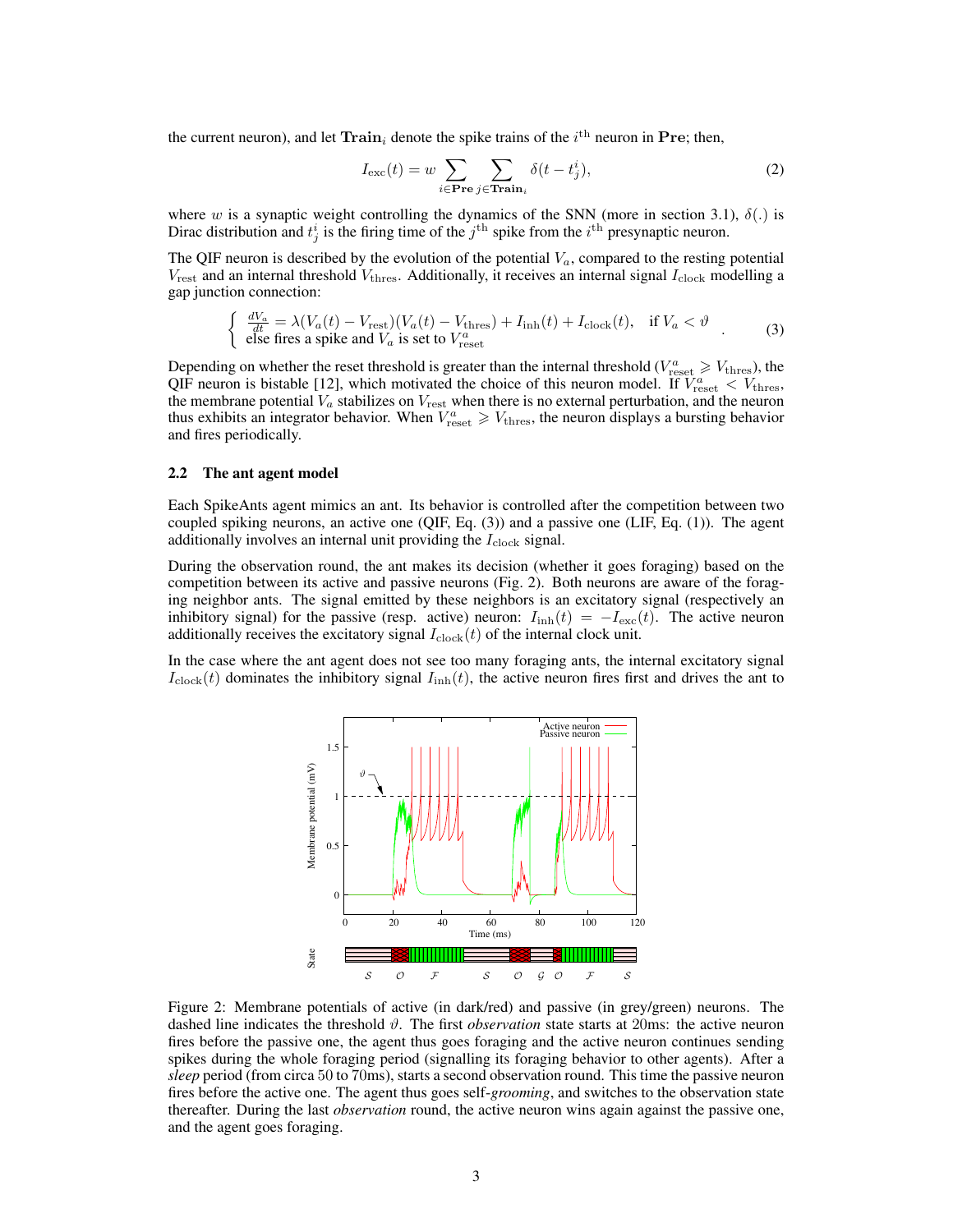foraging (first and last episode in Fig. 2). When foraging, the active neuron enters in a bursting phase and periodically sends a spike to the ant neighbors. Note that these spikes are only meaningful for the ants in observation state. After a foraging period (duration  $t_F$ ), the ant goes to sleep (duration  $t<sub>S</sub>$ ). The sleeping state is triggered by a delayed connection between the internal unit and the active neuron.

Quite the contrary, if the ant sees many other foraging ants, the excitatory signal  $I_{\text{exc}}(t)$  drives the passive neuron to fire before the active one (second episode in Fig. 2), and the ant accordingly sets in a self-grooming state (duration  $t_G$ ). The decision making of the ant agent thus relies on the competition between its active and passive neurons. In particular, the number of spikes needed for an ant to go foraging or self-grooming depends on the temporal dynamics of the system; it varies from one observation episode to another. After some rest (self-grooming or sleeping states, with respective durations  $t<sub>G</sub>$  and  $t<sub>S</sub>$ ,  $t<sub>G</sub> < t<sub>S</sub>$ ), the ant returns to the observation state.

As above-mentioned, incoming spikes are only relevant to the active and passive neurons of an observing ant. During the foraging and resting states, presynaptic spikes have no influence, which can be thought of as an intrinsic plasticity mechanism [21] driven by the internal unit. The internal unit can indeed be seen as the ant biological clock. In a further model, it will be replaced by a neural group interacting with active and passive neurons through intrinsic plasticity, e.g. using a transient increase of  $\lambda$  for LIF and QIF neurons.

#### 2.3 Model parameters

Overall, the SpikeAnts model is controlled by three types of parameters, respectively related to spiking neuron models, to ant agents (state durations) and to the whole population (size and connectivity of the SNN). The default parameter values used in the simulations are displayed in Table 1. The values of state durations are such that their ratio are not integers, in order to avoid spurious synchronizations. Note that state duration timescale is not significant at the ant colony level.

| Parameter type | Symbol               | Description                          | Value  | (units)   |
|----------------|----------------------|--------------------------------------|--------|-----------|
| Neural         | $\lambda$            | Membrane relaxation constant         | 0.1    | $mV^{-1}$ |
|                | $V_{\rm rest}$       | Resting potential                    | 0.0    | mV        |
|                | $\eta$               | Spike firing threshold               | 1.0    | mV        |
|                | $V_{\text{reset}}^p$ | Passive neuron reset potential       | $-0.1$ | mV        |
|                | $V_{\rm thres}$      | Active neuron bifurcation threshold  | 0.5    | mV        |
|                | $V_{\text{reset}}^a$ | Active neuron reset potential        | 0.55   | mV        |
|                | $I_{\rm clock}$      | Active neuron constant input current | 0.1    | mV        |
|                | w                    | Synaptic weight                      | 0.01   | $mV^{-1}$ |
| Agent          | $t_{\mathcal{F}}$    | Foraging duration                    | 47.1   | ms        |
|                | $t_{\mathcal{O}}$    | Maximum observation duration         | 10.5   | ms        |
|                | $t_{\mathcal{S}}$    | Sleeping duration                    | 45.7   | ms        |
|                | $t_{\mathcal{G}}$    | Self-grooming duration               | 16.7   | ms        |
| Population     | $\rho$               | Connection probability               | 0.3    |           |
|                | М                    | population size                      | 150    | agents    |

Table 1: Neural, model and population parameters used in simulations.

## 3 Experiments

This section reports on the experimental study of the SpikeAnts model, first describing the experimental setting and the goals of experiments. The population behavior is measured after a global indicator, and the sensitivity thereof w.r.t. the SpikeAnts parameters is studied. Two compound control parameters, summarizing the model parameters and governing the emergent synchronization of the system are proposed. A consistent phase diagram depicting the global synchronization in the plane defined from both control parameters is displayed and discussed.

Goals of experiments A first goal of experiments is to measure the global activity of the population, denoted  $\mathcal F$  and defined as the overall time spent foraging:

$$
\mathcal{F} = \sum_{t} n_{\mathcal{F}}(t) \tag{4}
$$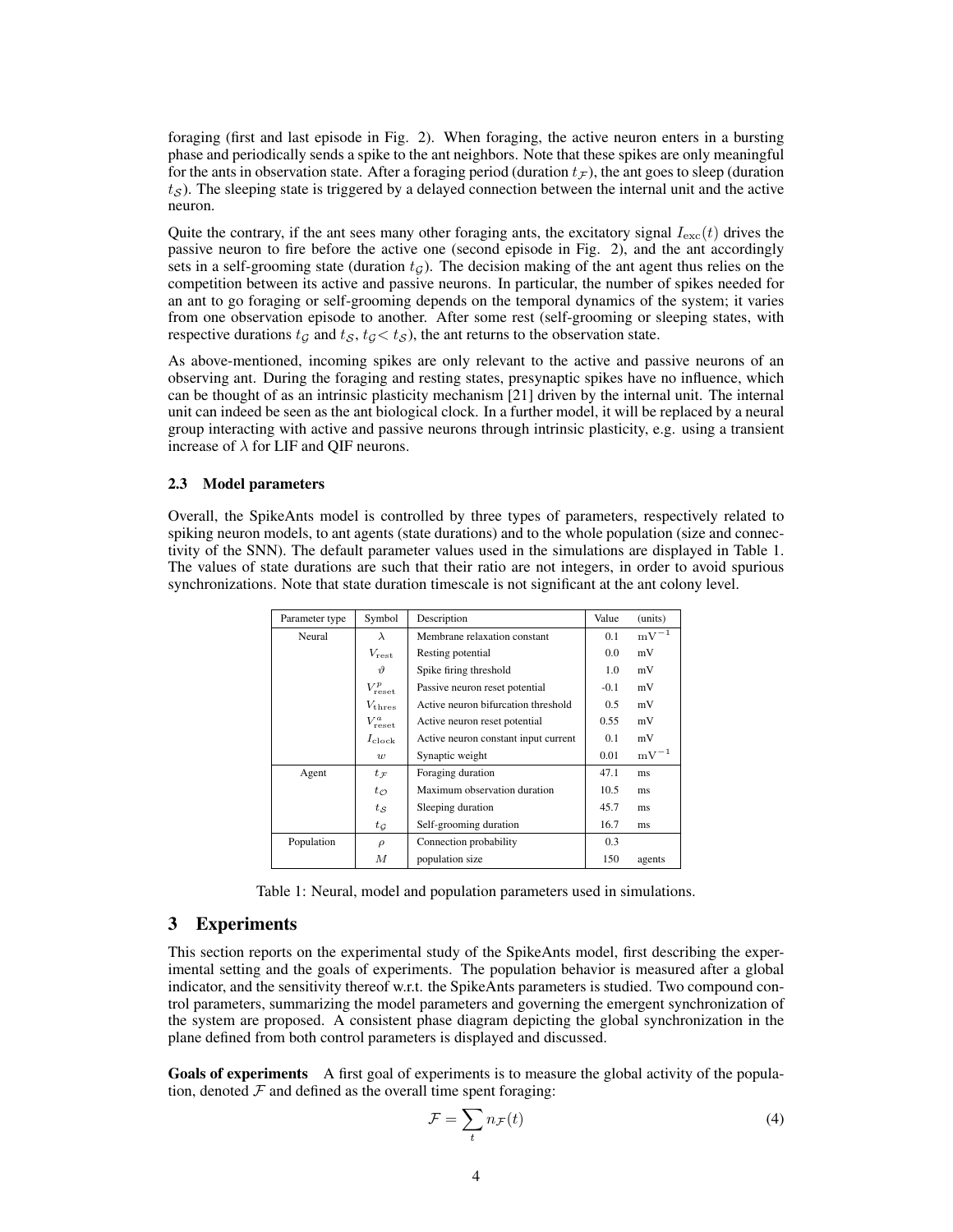where  $n_F(t)$  is the number of foraging agents at time t. The study focuses on the sensitivity of F w.r.t. the model parameters.

The second and most important goal of experiments is to study the temporal structure of the population activity. A synchronization indicator will be proposed and its sensitivity w.r.t. the model parameters will be examined.

Experimental settings Each run starts with all ants initially sleeping. Each ant wakes up after some time uniformly drawn in  $[0, 2t<sub>S</sub>]$ . Spiking neurons are simulated using a discrete time scheme: numerical simulations of the spiking neuron network are based on a clock-driven simulator, using Runge-Kutta method for the approximation of differential equations, with a small time step of 0.1ms to enforce numerical stability. Each run lasts for 100,000 time steps. All reported results are averaged over 10 independent runs.

#### 3.1 Sensitivity analysis of the foraging effort

This section first examines how the overall foraging effort  $\mathcal F$  depends on the size  $M$  of the population, the connection rate  $\rho$  and two neural parameters, the active neuron reset potential  $V_{\text{reset}}^a$  and the synaptic weight w. The average  $\mathcal F$  is reported with its standard deviation in Fig. 3.



Figure 3: Sensitivity analysis of the average foraging effort  $\bar{\mathcal{F}}$ , versus population size M (top left), connection probability  $\rho$  (top right), active neuron reset potential  $V_{\text{reset}}^a$  (bottom left) and synaptic weight  $w$  (bottom right).

The overall foraging effort  $\mathcal F$  was expected to linearly increase with the population size  $M$ . While it indeed increases with M, it displays a breaking down around  $M=600$  (Fig. 3, top left); this unexpected change will be explained in section 3.2, and related to the increased variability of the population synchronization. F was expected to exponentially decrease with the connectivity  $\rho$ , and it does so (Fig. 3, top right): the more neighbors, the more likely an ant will see other foraging ants, and will thus avoid go foraging itself. Along the same line,  $F$  was expected to decrease with the reset potential  $V_{\text{reset}}^a$ : the closer  $V_{\text{reset}}^a$  to  $\vartheta$ , the more spikes a foraging ant will sent, exciting other ants' passive neuron and thereby sending these ants to rest (Fig. 3, bottom left; the value of  $\vartheta$  is 1, and  $\hat{\mathcal{F}}$  indeed goes to 0 as  $V_{\text{reset}}^a$  goes to 1).

The most surprising result regards the influence of the synaptic weight  $w$  (Fig. 3, bottom right). It was expected that high  $w$  values would favor the triggering of passive neurons, and thus adversely affect the foraging effort. High w values however mostly result in a high variance of  $\mathcal{F}$ . The interpretation proposed for this fact goes as follows. For low  $w$  values, an ant behaves as a "good statistician", meaning that its decision is based on observing many other foraging agents. Accordingly, the foraging/resting ratio is very stable along time and across runs. As  $w$  increases however, it makes it possible for an ant to take decisions based on few cues and the behavioral variability increases. More precisely, the  $\mathcal F$  variance is low for small w values (an ant makes its decision based on about 80 spikes for  $w = 0.01$ . The variance dramatically increases in a narrow region around  $w = 0.15$ ; an ant makes its decision based on circa 6 spikes and small variations in the received spike trains might thus lead to different decisions, explaining the high variance of  $\mathcal F$ . For higher w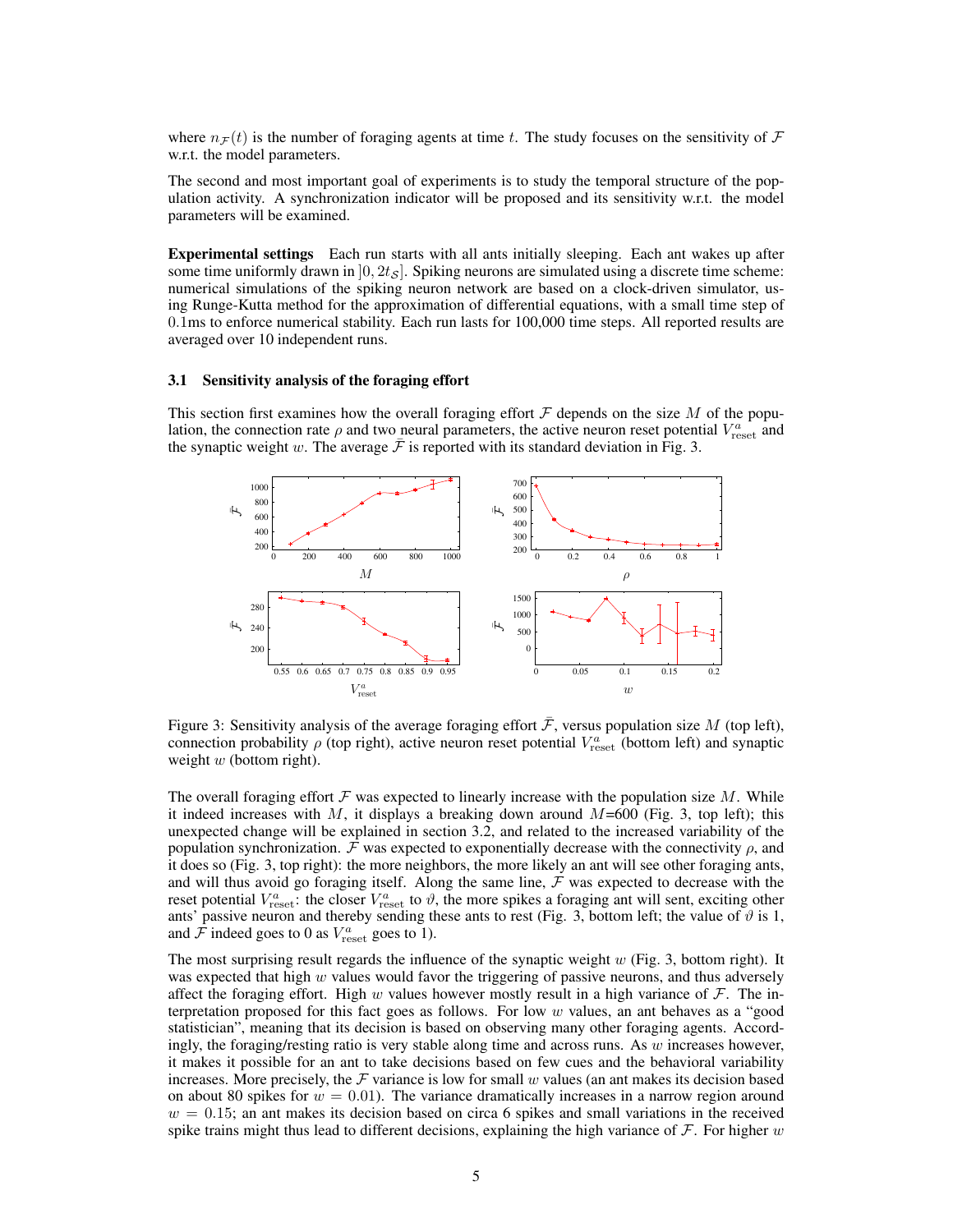values however, the  $F$  variance decreases again. A close look at the experimental results reveals the existence of different temporal regimes with abrupt transitions among these, explaining the breaking down around  $M = 600$  ants and the abrupt increase and decrease of  $\mathcal F$  variance.



#### 3.2 Emergent synchronization: Control parameters and phase transitions

Figure 4: (Top row) Asynchronous, synchronous aperiodic and synchronous periodic patterns of activity (number of foraging ants versus time for  $t = 1 \dots 2,000$ ). (Bottom row) Temporal correlation of the activity for the above three patterns, for  $t = 1 \dots 100,000$ .

The emergence of three synchronization patterns appears in the experimental results. The first one, referred to as *asynchronous* (Fig. 4, left), depicts a situation where each ant (almost) independently makes its own decisions. The second one, referred to as *synchronous* (Fig. 4, middle) displays some coordination among the ants; specifically, the number of foraging ants is piecewise constant, though varying from a time interval to another. The third pattern, referred to as *periodic synchronous* (Fig. 4, right) involves two stable subpopulations which forage alternatively; the population enters a bi-phase mode, as actually observed in some ants colonies [4, 5].

The difference between the three patterns of activity is most visible from the phase diagram plotting  $n_F (t + 1)$  vs  $n_F (t)$  (Fig. 4, bottom row; transient states are removed in the synchronized periodic and aperiodic regime for the sake of clarity). The orbit of the synchronous aperiodic activity indicates the presence of at least one attractor whereas the synchronous periodic activity displays a flip bifurcation.

The ergodicity of the SpikeAnts system is first analyzed based on the Lyapunov exponents, after the computation algorithms proposed in [22]. On asynchronous patterns, the mean value of the 5,000 Lyapunov exponents found with an 8 dimension analysis is  $-0.01 \pm 0.1$ . For synchronous aperiodic patterns, the mean value of the 3,500 Lyapunov exponents found with a 6 dimension analysis is also  $-0.01 \pm 0.1$  (after discarding the transient states). Whereas the asynchronous and synchronous aperiodic activities lie at the edge of chaos, the periodic synchronous regime only displays large negative Lyapunov exponents, indicating a very stable behavior.

An entropy-based indicator is proposed to analyze the emergent synchronization of the SpikeAnts system. Let T denote the set of values  $n_F(t)$  (after pruning all transient time steps such that  $n_F(t) \neq 0$  $n_F (t + 1)$  and  $n_F (t) \neq n_F (t - 1)$ ; the foraging histogram is defined by associating to each value k in I, the number  $n_k$  of time steps such that  $n_F(t) = k$ . The synchronization of the population is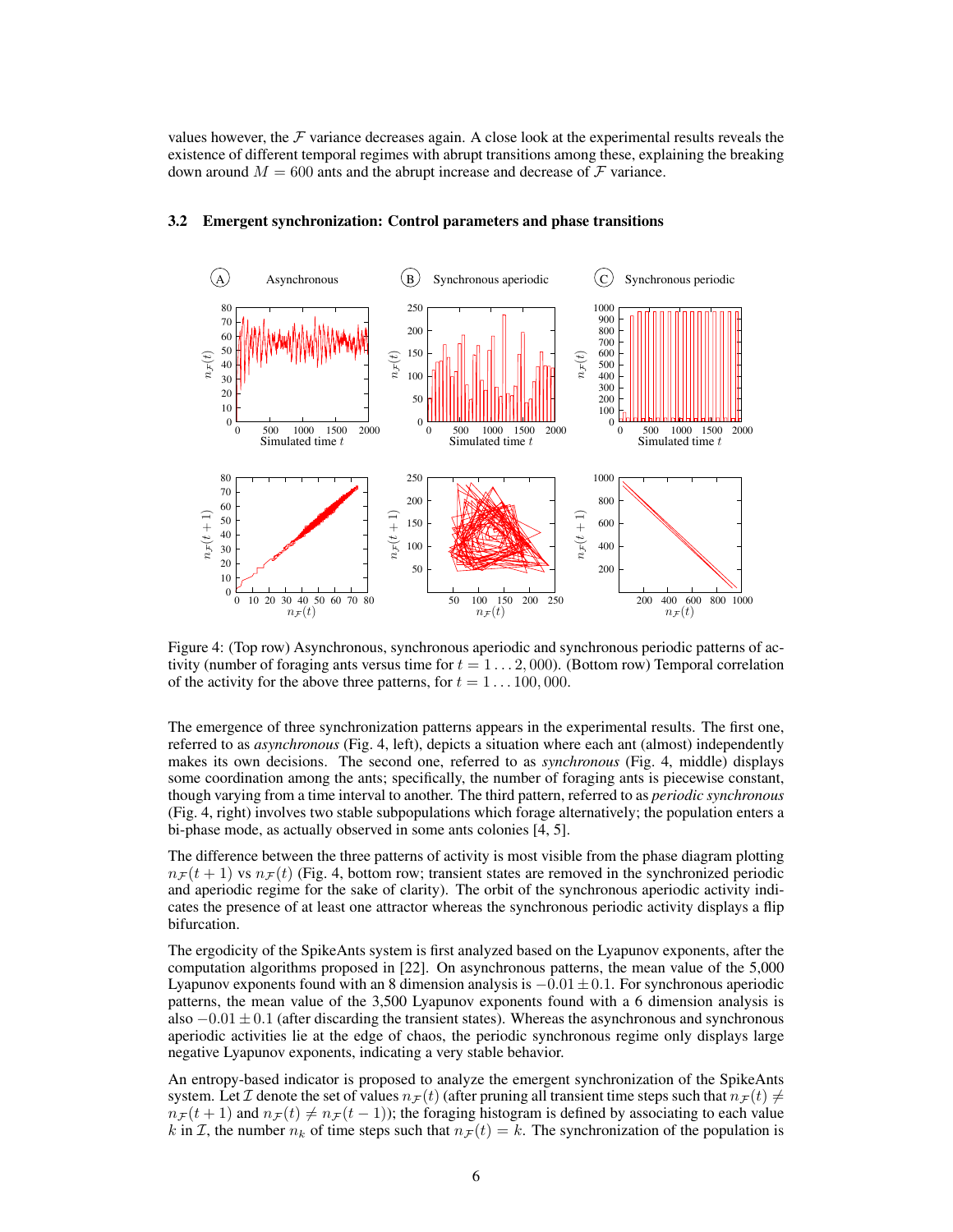finally measured from the histogram entropy  $H$ :

$$
H = -\sum_{k \in \mathcal{I}} \frac{n_k}{\sum_m n_m} \log \left( \frac{n_k}{\sum_m n_m} \right) \tag{5}
$$

The entropy of the asynchronous regime is zero, since all states are transient. The synchronous periodic regime, where two subpopulations alternatively forage, gets a low entropy ( $<$  log 2). Finally, the synchronous aperiodic regime which involves a few dozens of subpopulations, gets a high entropy value. The transition from one regime to another one is clearly related to the model parameters. The goal thus becomes to identify the influential factors, best explaining the population behavior.

A first such influential factor, defined as  $\rho\sqrt{M}$  and referred to as *sociability*, controls the amount of interactions between the ants. A high sociability enables the ants to base their foraging decision on reliable estimates of the current foraging activity, thus entailing a low variance of the global foraging effort.

A second influential factor, referred to as *receptivity*, is the ratio between the weight w of the input signal and the subthreshold range (depending on the resting potential  $V_{\text{rest}}$  and the spike firing threshold  $\vartheta$ ). This ratio  $\frac{w}{|\vartheta - V_{\text{rest}}|}$  indicates the amplitude of the depolarization induced by the input spike compared to the difference between rest and threshold. A high receptivity thus enables the ant to postpone its foraging decision based on few cues (i.e. visible foraging ants), thereby entailing a high variance of the global foraging effort.

The sociability and receptivity factors, referred to as *control parameters*, support a clear picture of the asynchronous, synchronous aperiodic and periodic synchronous patterns. The entropy (Fig. 5, left) and its variance (Fig. 5, right) are displayed in the 2D plane defined from the sociability and receptivity of the SpikeAnts system, defining the *phase diagram* of the SpikeAnts system.

For a low sociability and a high receptivity (region  $\tilde{A}$  in Fig. 5), few interactions among ants take place and each ant makes its decisions based on few cues. In this region, the population is a collection of quasi independent individuals, and few ants (60 on average on Fig. 4) are foraging at any given time step.

For a higher sociability and a low receptivity (region  $B$  in Fig. 5), ants see more of their peers and they base their decisions on reliable estimates of the foraging activity. A synchronization of the ant activities emerges, in the sense that many agents make their foraging decisions at the same time. Still, the synchronization remains aperiodic, i.e. the number of foraging ants varies from 50 to 240 (Fig. 4).

For a high sociability and a high receptivity (region  $C$  in Fig. 5), ants see many of their peers and they make their decisions based on few cues. In this case a periodic synchronized regime is observed, where two subpopulations alternatively go foraging (the first one involves  $\sim$  950 ants in Fig. 4).



Figure 5: Emergence of synchronizations in the population activity: entropy H (left) and variance of  $H$  (right) versus the ant sociability and receptivity. The asynchronous pattern, with entropy  $H = 0$  corresponds to a low sociability and high receptivity (region A). The synchronous aperiodic pattern, with high entropy, corresponds to a medium sociability and low receptivity (region B). The synchronous periodic pattern,  $H \sim \log 2$ , corresponds to both high sociability and receptivity (region C).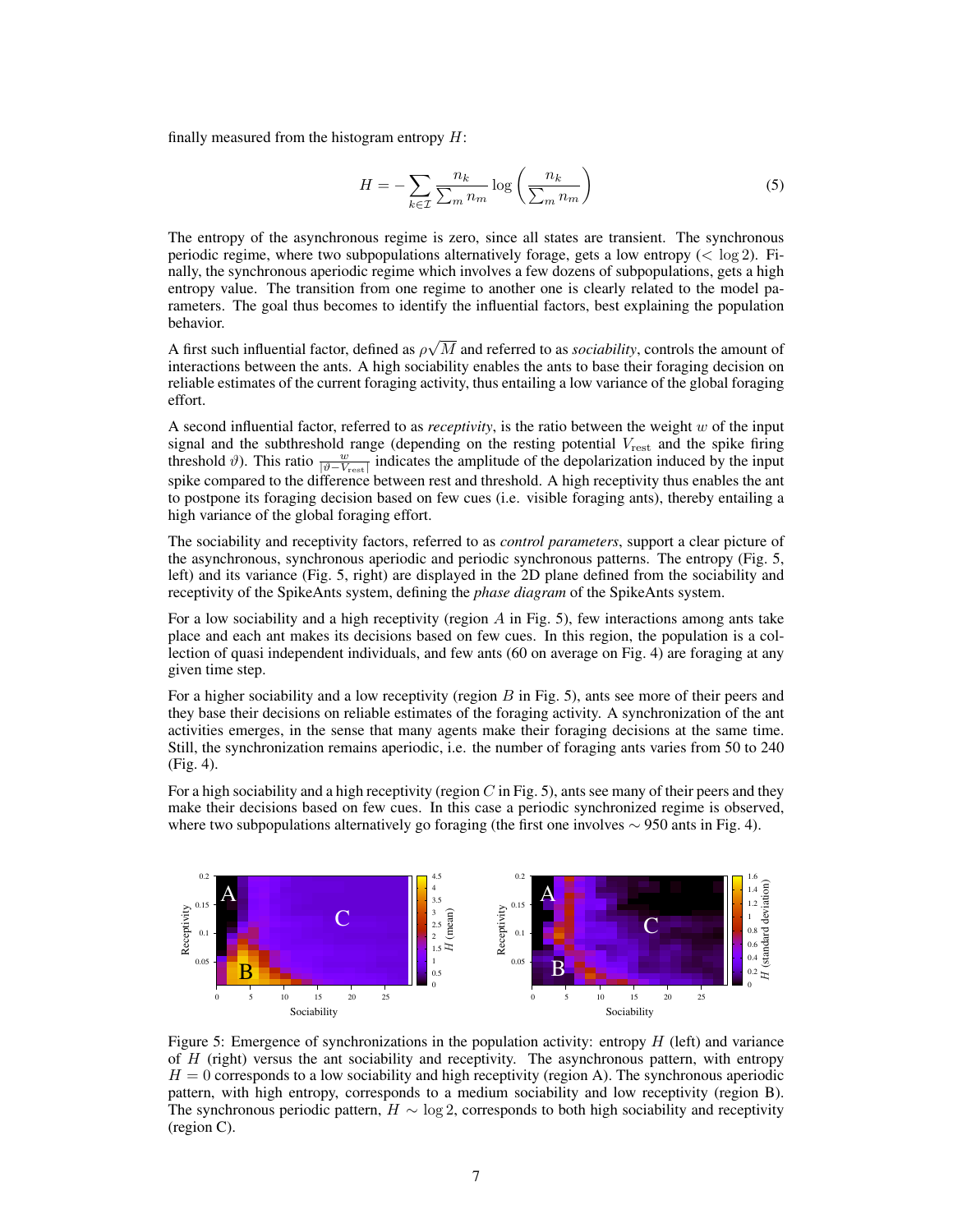

Figure 6: A representative simulation: the global behavior switches from a synchronous aperiodic regime to an asynchronous one before stabilizing in a periodic synchronous regime.

Complementary experiments show abrupt transitions between the different regimes in the borderline regions. Specifically, an asynchronous aperiodic regime (region  $B$ ) is prone to evolve into an asynchronous (region A) or periodic synchronous (region C) regimes (Figure 6). Quite the contrary, the periodic synchronous regime is stable, i.e. the population does not get back to any other regime after the periodic synchronous regime is installed. The aperiodic synchronous regime, though less stable than the periodic one, is far more stable than the asynchronous one.

## 4 Discussion

The main contribution of this paper is a local and parsimonious model, accounting for individual decision making, which reproduces the emergence of synchronized activity in a complex system in a realistic way: the three different regimes obtained in simulation are comparable to the different patterns of activity observed in social insect colonies [7, 5, 4]. The synchronization patterns that emerge at the macroscopic scale can be fully controlled by several model parameters ruling the sociability of ants (whether an ant may observe many other ants) and their receptivity (whether an ant makes its foraging decision based on a few cues). The synchronization patterns are endogenous, with no external influence from the environment. Additionally, they do not rely on individual synchronizations, as each agent has a specific behavior, different from its neighbor and varying during simulation time.

To our best knowledge, the SpikeAnts model is the first one accounting for a population behavior and based on spiking neurons. SpikeAnts captures both spatial and temporal features of the complex system in a deterministic way (as opposed to stochastic models). It does not require any external constraints or data. Most importantly, it does not require the agent to feature sophisticated skills (e.g. "counting" its foraging neighbors). It is worth noting that SpikeAnts does not involve the resolution of differential equations: While spiking neurons are modelled in continuous time, their behavior is computed through finite differences, parameterized from the user-specified time step. In summary, SpikeAnts demonstrates that SNNs can be used to model a simple self-organizing system. It hopefully opens new perspectives for modelling emergent phenomena in complex systems.

A first perspective for further research is to investigate the temporal dynamics of spike trains using standard approaches from neuroscience. The underlying question is whether the population synchronization can be facilitated, e.g. in the transient regime, by making spiking neurons sensitive to the synchrony of spike trains. The role of inhibition and the role of the excitation/inhibition balance in the emergence of synchronized patterns will be studied. In particular, the impact on the phase diagram of individual parameter variations will be analyzed.

A second perspective is to endow SpikeAnts with some learning skills, e.g. adapting the connections weights  $w$  with a local unsupervised learning rule (e.g. Spike-Timing-Dependent Plasticity), in order to optimize the collective efficiency of the population. Along the same line, the ability of SpikeAnts to cope with external perturbations (e.g. affecting the number of foraging ants) will be investigated.

#### Acknowledgments

We thank Mathias Quoy, Université Cergy, for many fruitful discussions about complex systems, and helpful remarks about this paper. We thank Jean-Louis Deneubourg and José Halloy, Université Libre de Bruxelles, for many insights into the collective behavior of living systems. This work was supported by NSF grant No. PHY-9723972 and by the European Integrated Project SYMBRION.